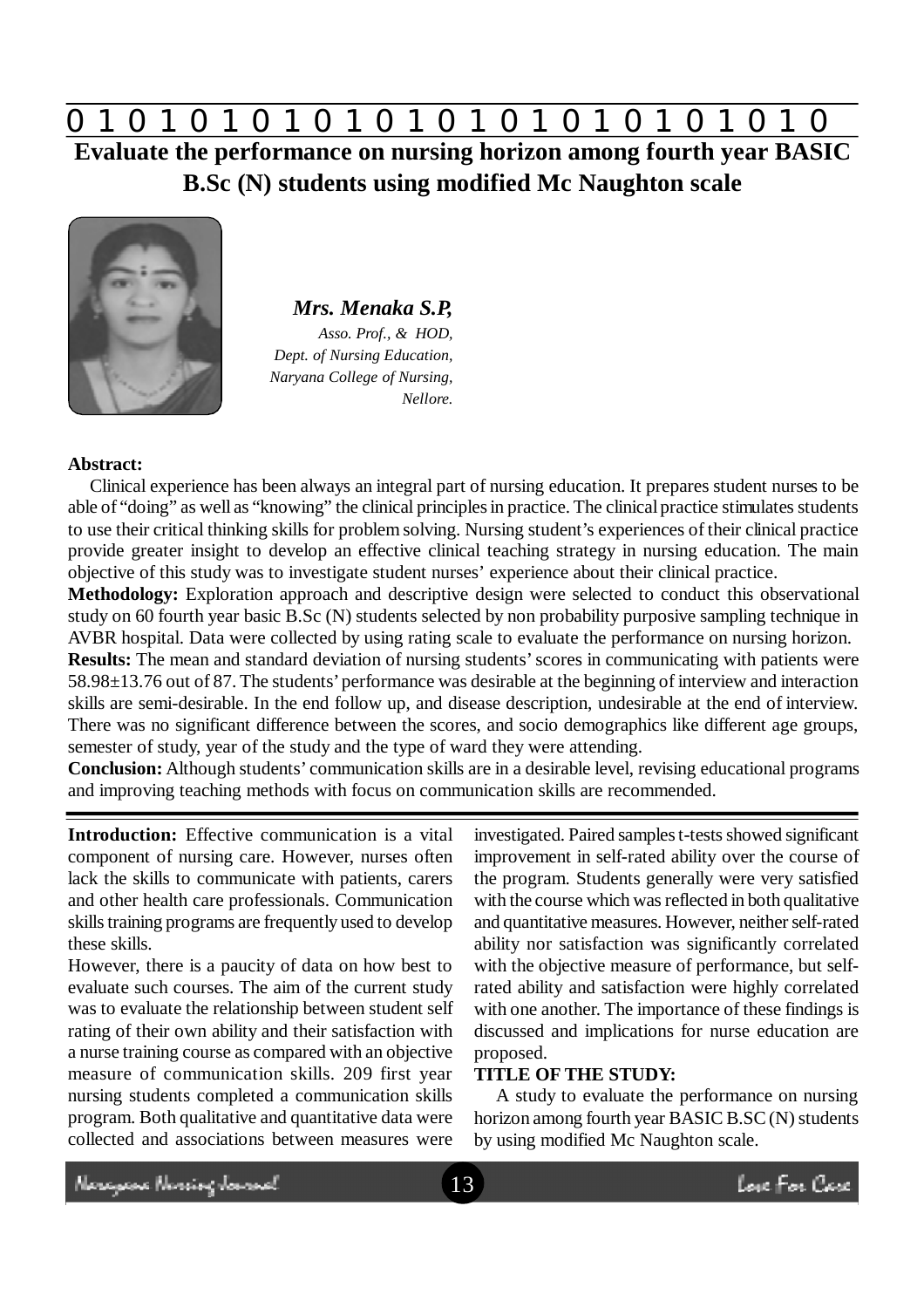# **0 z 0 z 0 z 0 z 0 z 0 z 0 z 0 z 0 z 0 z 0 z 0 z 0**

# **OBJECTIVES OF THE STUDY:**

**1.** To assess the performance of nursing students in communication skills.

**2.** To assess the knowledge of nursing students.

**3.** To associate the knowledge and performance of nursing students in safety measures.

#### **ASSUMPTIONS**

 The fourth year BASIC B.Sc (N) students may have some knowledge regarding the performance.

 The skill of the students may differ from individual to individual.

**METHODOLOGY:** Exploration approach and descriptive design were selected to conduct this observational study on 60 fourth basic B.Sc (N) students selected by non probability purposive sampling technique in AVBR hospital. Data was collected by using rating scale to evaluate the performance on nursing horizon.

The way nursing students communicate with patients can show their actual performance in the future. A research was performed to determine how nursing students communicate with hospitalized patients in hospitals affiliated to Kerman University of Medical Sciences. In a descriptive study, 175 students who had medical surgical unit, were selected by census sampling method in the year 2005. Data gathering was done by a 29 item checklist. While interacting with patients, each student was observed by a trainer, three times in the ward, and the results were recorded. Data analysis was done by SPSS software using mean, and standard deviation, and the comparisons were made by t-test, ANOVA and Tukey. In This Study the tool was used Rating scale for evaluate the performance on nursing horizon among fourth year BASIC B.SC (N) using modified Mc Naughton scale.

#### **INCLUSION CRITERIA:**

Student Nurses those who are.

- working in medicine ward.
- available at the time of data collection.
- $\div$  willing to participate in the study.
- able to read and understand English.

#### **EXCLUSION CRITERIA**

 Student Nurses who have attended training or educational programmes on performance of nursing horizon.

Staff nurses working in other ward (surgery, OBG, psychiatric, etc…)

## **FINDINGS**

Findings of the study have been discussed with reference to the objective of the research and assumptions of the study. The following conclusions were drawn from the finding of the present study:

This study shows that 45% of the nursing students were having good level of communication skill score, 46.67% had very good and remaining 8.33% had excellent level of communication skill score. The minimum score was 17 and maximum was 36 and the mean communication skill was  $25.38 + 3.55$  with a



#### percentage score of  $63.45 \pm 8.89$ .

**Graph 1: Assessment of communication skill score**

This study shows that 6.67% of the nursing students were having average, 46.67% had good, 41.67% had very good and remaining 5% had excellent level of knowledge score. The minimum score was 5 and maximum was 13 and the mean knowledge score was  $9.21 \pm 2.02$  with a percentage



#### score of  $61.44 \pm 13.50$ .

## **Graph 2: Assessment of safety measures**

This study shows that 6.67% of the nursing students were having average, 40% had good, 43.33% had very good and 10% had excellent level of safety

Neregeae Norriog Jamach